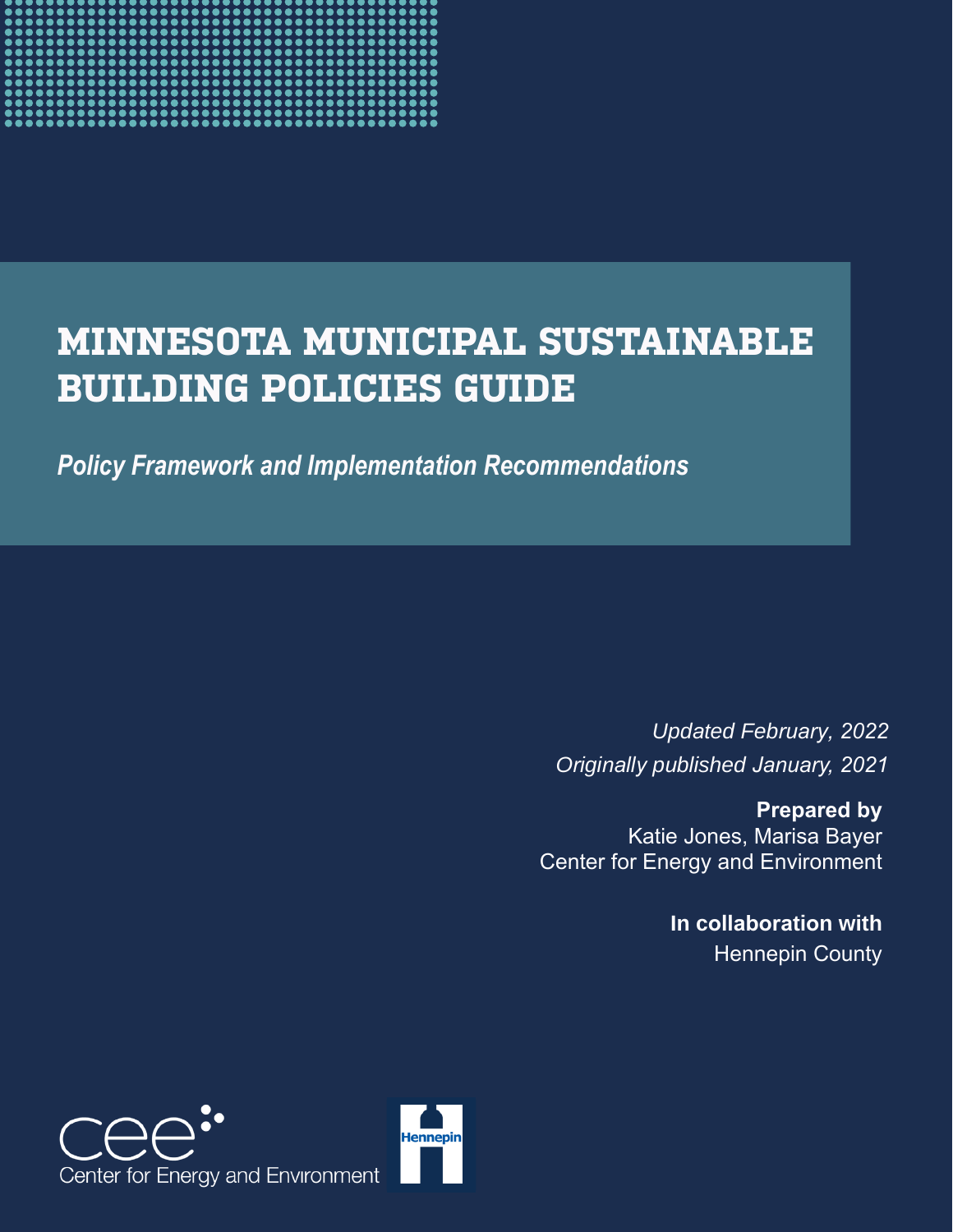# **OVERVIEW**

Cities throughout Minnesota seek to improve public health, environmental justice, and environmental and economic sustainability. As cities set targets to reduce carbon emissions, reduce waste, protect natural areas, and mitigate stormwater runoff, many are turning to building-related strategies to help achieve these goals.

Generally, cities have three main levers to create change: mandatory requirements, process incentives, and financial incentives. Because the State of Minnesota sets the building code, cities are unable to establish building requirements that are more strict than existing code; however, with financial levers and authority over land use, cities have tremendous potential to use sustainable building policies as a tool to make progress toward sustainability goals.

To date, Minnesota cities have taken three approaches in the application of sustainable building policies, listed below in order of impact:

- **1. Mandatory approach (Recommended).** This policy approach identifies default sustainability requirements for funding programs and land use variances above certain thresholds. These requirements are in addition to other program and land use requirements.
- **2. Scoring approach.** Buildings are scored on a set of criteria and those with the highest scores qualify for city program funding and approval.
- **3. Suggestion approach.** Developers are strongly encouraged to consider sustainability in construction through a sustainability questionnaire.

Based on research of existing policies and interviews with Minnesota cities, we identified best practices and recommendations for creating a framework and implementing a mandatory sustainable building policy.

The intent of this guide is to provide a resource for cities considering sustainable building policies and to encourage standardization across cities. Standardization has many benefits including improving efficiency and cost-effectiveness across the region, facilitating the adoption of sustainable building practices, and reducing competition among cities for development.

#### **Sustainable Building Policy Defined**

Sustainable building policies establish minimum sustainability criteria that go beyond existing state code for new construction or significantly renovated developments. Included criteria typically target areas for pollution reduction and resource conservation. Also known as green building policies.

#### **Existing Policies**

As of 2022, eight Minnesota cities have some type of formal sustainable building approach: Duluth, Edina, Maplewood, Minneapolis, Northfield, Rochester, St. Louis Park, and Saint Paul.

The affected building types, triggers, and criteria vary by policy, although some standardization is taking shape. See the *Appendix* for detailed comparison of the policies.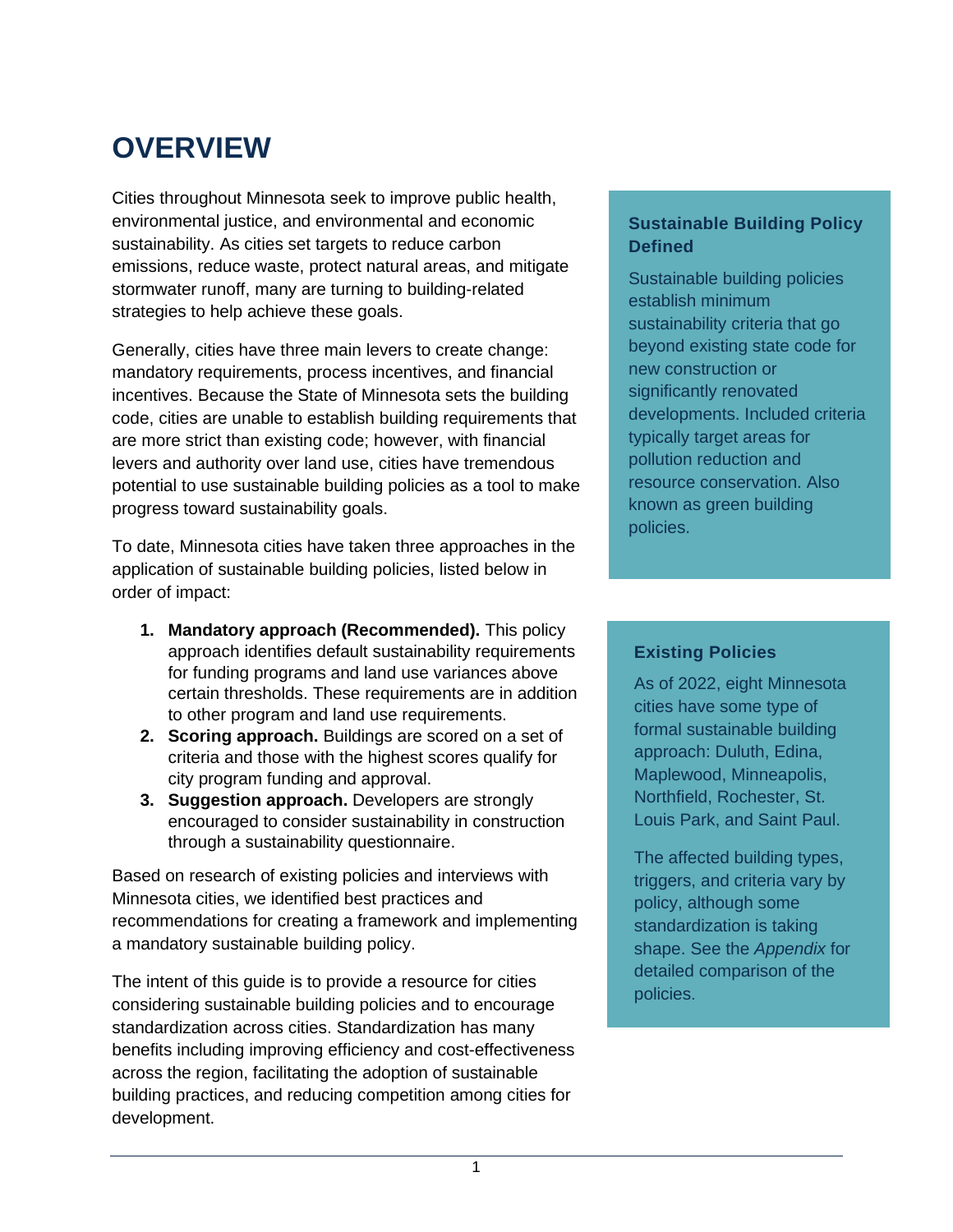# **POLICY FRAMEWORK GUIDE**

A policy framework addresses the fundamental questions of "what" and "who" — what does the policy cover, who does this apply to, who manages the policy, and what happens with noncompliance.

## **Identify City Overlay and Applicable Rating Systems**

The first step is to understand the universe of existing third-party green building rating systems.<sup>1</sup> Such rating systems provide processes for developers to achieve the city's aims. Rating systems are often similar but not identical. For that reason, the city should note the strengths and weaknesses of the rating systems relative to one another and make a list of priority impacts the city wants to target. That list, along with considerations of other city goals, becomes a city overlay — a set of specific measurable minimum requirements that go beyond the base construction code and may exceed a standard's requirements.



**Figure 1: Example relationship between the city overlay and an existing rating system for a singlefamily home new construction. A development must comply with everything in the city overlay. For many components, the MN Green Communities rating system meets the city's criteria. However, as this example shows the city is specifically targeting higher building performance with DOE Zero Energy Ready certification.**

Applicable rating systems and the overlay should both be included in a policy. The two work in tandem, giving the city high-level policy customization, while giving developers flexibility in how to meet the targets. One benefit for the city is that using such rating systems lessens the need for specialized staff. In addition, leveraging existing rating systems that are well known in today's construction industry allows for ease of communication and cost-effectiveness of implementation.

<sup>&</sup>lt;sup>1</sup> Green building rating systems  $-$  sets of sustainability criteria with detailed and proscriptive pathways for meeting the criteria. They are generally broad covering many sustainability areas (e.g., water, energy, waste, materials) and can include topic focused standards (e.g., Sustainable Buildings 2030 energy standard).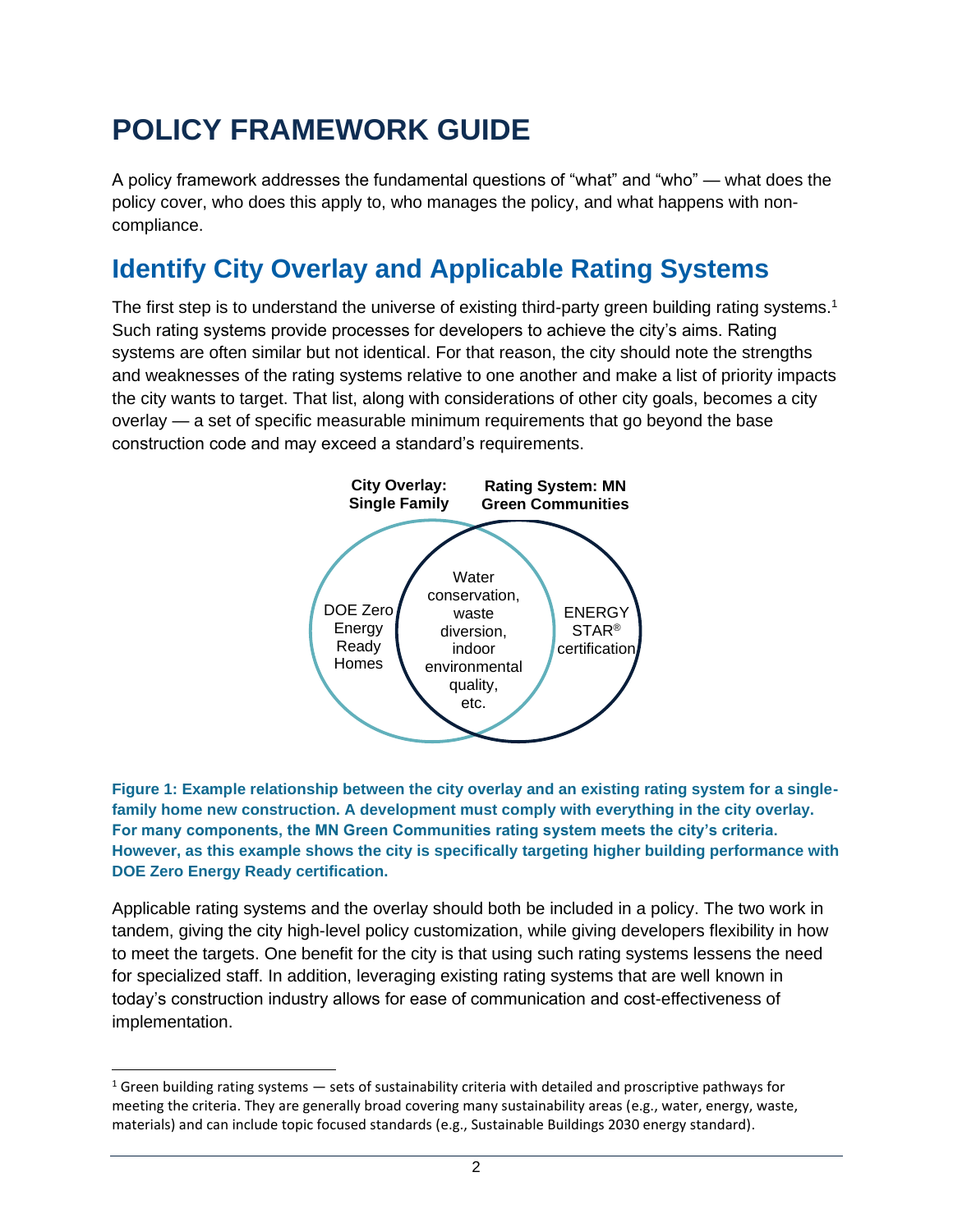### **Leverage existing third-party rating systems**

Cities with existing sustainable building policies recognize the value of standardization across the region — the more ubiquitous the rules, the more practiced the industry becomes at complying with them and the more cost-effective implementation becomes. Because of the unique characteristics of different building types, policy requirements should specify the appropriate rating system for each building type. The table below shows the most common and recommended minimum rating systems and their associated levels by building type.

| Municipal,<br><b>Commercial, Mixed-</b><br>Use, Industrial | LEED for New Construction and Major Renovations;<br>$\bullet$<br>Certified Silver or higher<br><b>B3 Guidelines</b><br>$\bullet$                                                                                   |  |  |  |  |  |  |
|------------------------------------------------------------|--------------------------------------------------------------------------------------------------------------------------------------------------------------------------------------------------------------------|--|--|--|--|--|--|
| <b>Multifamily</b>                                         | LEED for New Construction and Major Renovations;<br>$\bullet$<br>Certified Silver or higher<br><b>B3 Guidelines</b><br>٠<br>GreenStar Homes; Certified Silver or higher<br>$\bullet$<br><b>Green Communities *</b> |  |  |  |  |  |  |
| Single-family                                              | LEED for Homes; Certified Silver or higher<br>$\bullet$<br>MN GreenStar; Certified Silver or higher<br>٠<br><b>Green Communities*</b><br>$\bullet$                                                                 |  |  |  |  |  |  |
| <b>Parking</b>                                             | <b>Park Smart Silver</b>                                                                                                                                                                                           |  |  |  |  |  |  |

\*For projects with MHFA funding, it is recommended that the MN Overlay version be used.

### **Establish City Overlay Criteria**

Below we lay out the most common overlay criteria. Where possible, criteria are performance-based, which gives developers flexibility, and drives innovation and cost efficiencies. Cities should prioritize criteria for adoption that balance needs for implementation with city goals to ensure policy success.

It is also important to note that as environmental and economic conditions change, flexibility within each criterium is valuable. For that reason, it is recommended that a department director be charged with promulgating the detailed overlay requirements. It is also critical to include a third-party verification component in the policy. Verifiers should be proposed by the developer and acceptable to the city.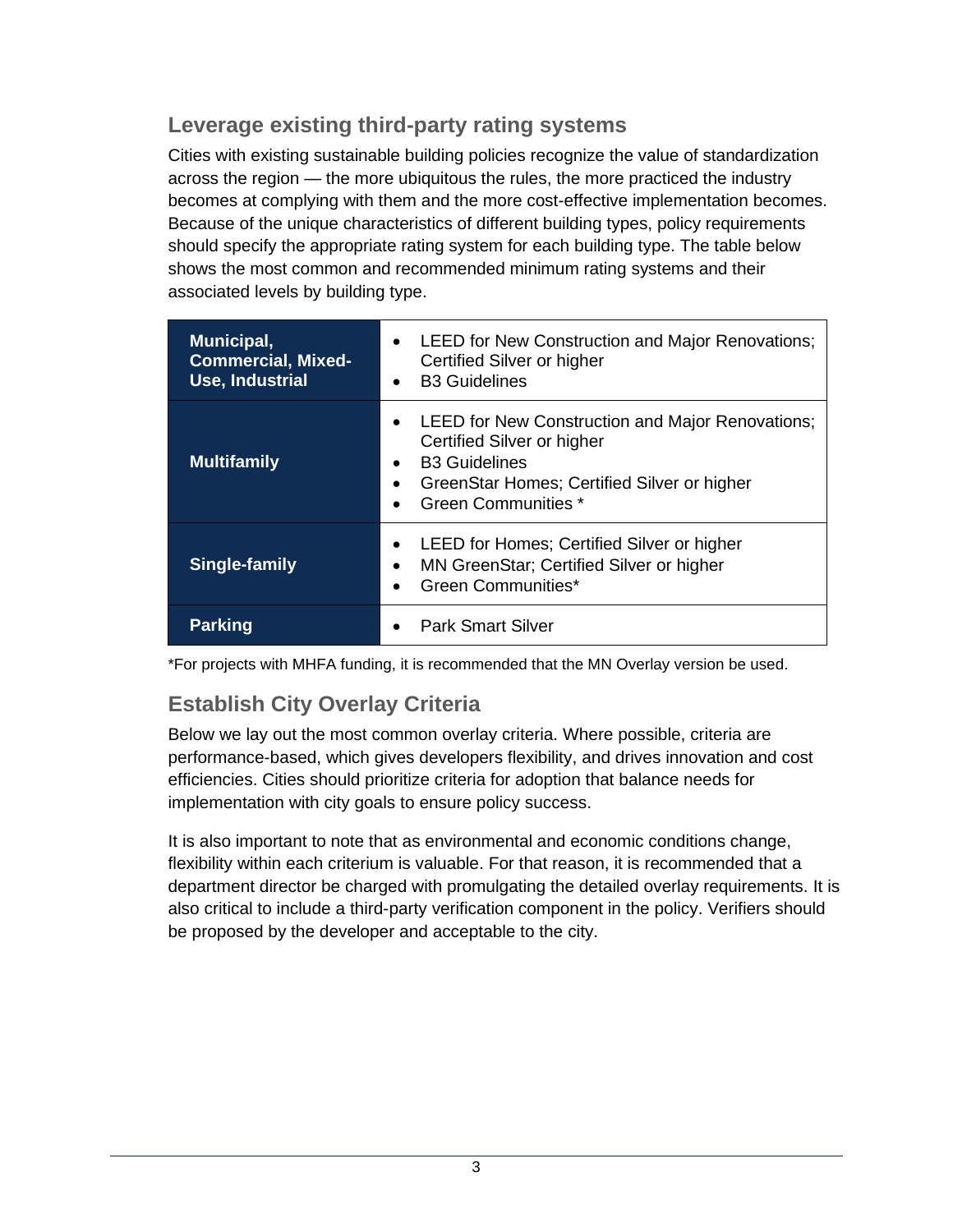| <b>Recommended Overlay Criteria</b>                                        | <b>Recommended Rule</b>                                                                                                                                                                                                                                              |  |  |  |  |  |  |  |
|----------------------------------------------------------------------------|----------------------------------------------------------------------------------------------------------------------------------------------------------------------------------------------------------------------------------------------------------------------|--|--|--|--|--|--|--|
| <b>Predicted and actual energy use</b>                                     | Meet SB 2030 Energy Standard through<br>design and operation; for 1-3-unit buildings,<br>meet DOE's Zero Energy Ready Homes<br>standard.                                                                                                                             |  |  |  |  |  |  |  |
| <b>Predicted greenhouse gas</b><br>emissions                               | Calculate and report.                                                                                                                                                                                                                                                |  |  |  |  |  |  |  |
| <b>Predicted and actual use of</b><br>potable water                        | Achieve 30% below the water efficiency<br>standards of the Energy Policy Act of 1992.                                                                                                                                                                                |  |  |  |  |  |  |  |
| <b>Predicted use of water for</b><br>landscaping                           | Achieve 50% reduction from consumption of<br>traditionally irrigated site.                                                                                                                                                                                           |  |  |  |  |  |  |  |
| Utilization of renewable energy                                            | Evaluate 2% of on-site renewables; install if<br>cost-effective using SB 2030 guidance.                                                                                                                                                                              |  |  |  |  |  |  |  |
| <b>Electric vehicle charging</b><br>capability (if parking is<br>included) | Install conduit that allows charging stations to<br>be installed at a future date.                                                                                                                                                                                   |  |  |  |  |  |  |  |
| <b>Diversion of construction waste</b><br>from landfills and incinerators  | Achieve 75% diversion rate                                                                                                                                                                                                                                           |  |  |  |  |  |  |  |
| Indoor environmental quality                                               | Use low-VOC (volatile organic compounds)<br>materials including paints, adhesives,<br>sealants, flooring, carpet, as well as ASHRAE<br>thermal and ventilation minimums.                                                                                             |  |  |  |  |  |  |  |
| <b>Stormwater management</b>                                               | Adhere to quantity and quality requirements,<br>including infiltration rate, suspended solid,<br>and phosphorous reductions.                                                                                                                                         |  |  |  |  |  |  |  |
| <b>Resilient design</b>                                                    | Document a design response to several<br>identified potential shocks and stressors such<br>as utility interruption, extreme rainfall and<br>transportation interruption. Design Team shall<br>integrate the identified strategies into the<br>design of the project. |  |  |  |  |  |  |  |
| <b>Ongoing monitoring of actual</b><br>energy and water use                | Benchmark using ENERGY STAR® Portfolio<br>Manager annually.                                                                                                                                                                                                          |  |  |  |  |  |  |  |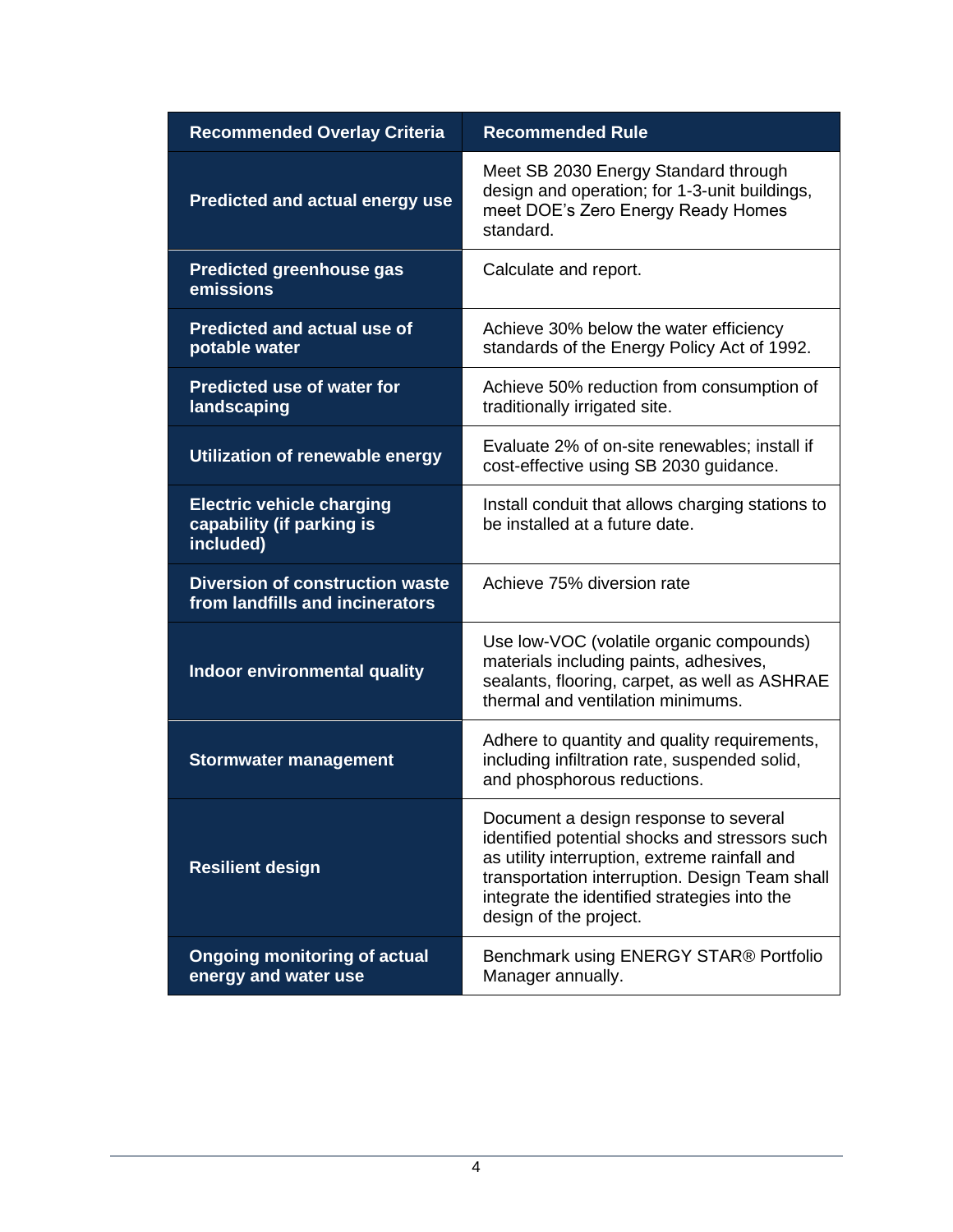## **Policy Triggers**

Given the regional competition for development, cities often balance priorities of encouraging development while achieving community-wide goals, such as sustainability targets. For this reason, we 1) encourage the greatest number of cities to adopt similar sustainable building policies to standardize the practice across a region, and 2) recommend cities consider their unique leverage points for the greatest impact. Cities can use the following triggers to activate a sustainable building policy:

- **1. Funding incentives.** The most straightforward trigger is a developer's request for public funding. To date, several cities have successfully used a minimum trigger of \$200,000 in cumulative public funding. The types of qualifying funding sources vary. We recommend maximizing public funding sources for the greatest impact. (See examples below.)
- **2. Land use incentives.** Though there is little track record of this approach for sustainability in Minnesota, it is used in other areas of the country. For cities with established zoning rules, we recommend cities consider three types of land use triggers:
	- a. Planned unit development (PUD). Where a city has a large tract of land for development, it can set high-level density and other rules, such as a sustainable building policy, for the site, while giving the developer flexibility in how that is accomplished.
	- b. Premiums. Setting clear expectations for developers can reduce costs and encourage specific types of development. We recommend cities consider codifying sustainability premiums as an incentive for density and height bonuses.
	- c. Variance. Where not codified as premiums, cities should consider applying a policy when more intense variances are requested.

#### **Funding Sources**

Comprehensive policies count all public dollars toward the threshold that triggers compliance including:

- 1. Community Development Block Grants (CDBG)
- 2. Bonds
- 3. Tax Increment Financing (TIF)
- 4. HOME Investment Partnership Program
- 5. Housing Redevelopment Authority funds
- 6. Land write-downs
- 7. Low-Income Housing Tax Credits (LIHTC)
- 8. A dedicated Sustainable Building Policy fund
- 9. Any other Federal, State, Regional (e.g., Met Council), or City funding source
- **3. Process incentives.** Cities can create faster approval processes and higher prioritization in permit and inspection reviews for developments that adhere to the sustainable building policy. This has not yet been tried in Minnesota but has been done elsewhere.
- **4. Building size.** Because larger building developments have the greatest environmental impact and more sophisticated design teams, we recommend that a policy apply to buildings that meet the following size thresholds. This trigger is only activated when a project receives a funding, land use, or process incentive.
	- a. New construction of 10,000 square feet and greater.
	- b. Significant renovation of buildings 10,000 square feet and greater that include a new heating, ventilation, and air conditioning (HVAC) system.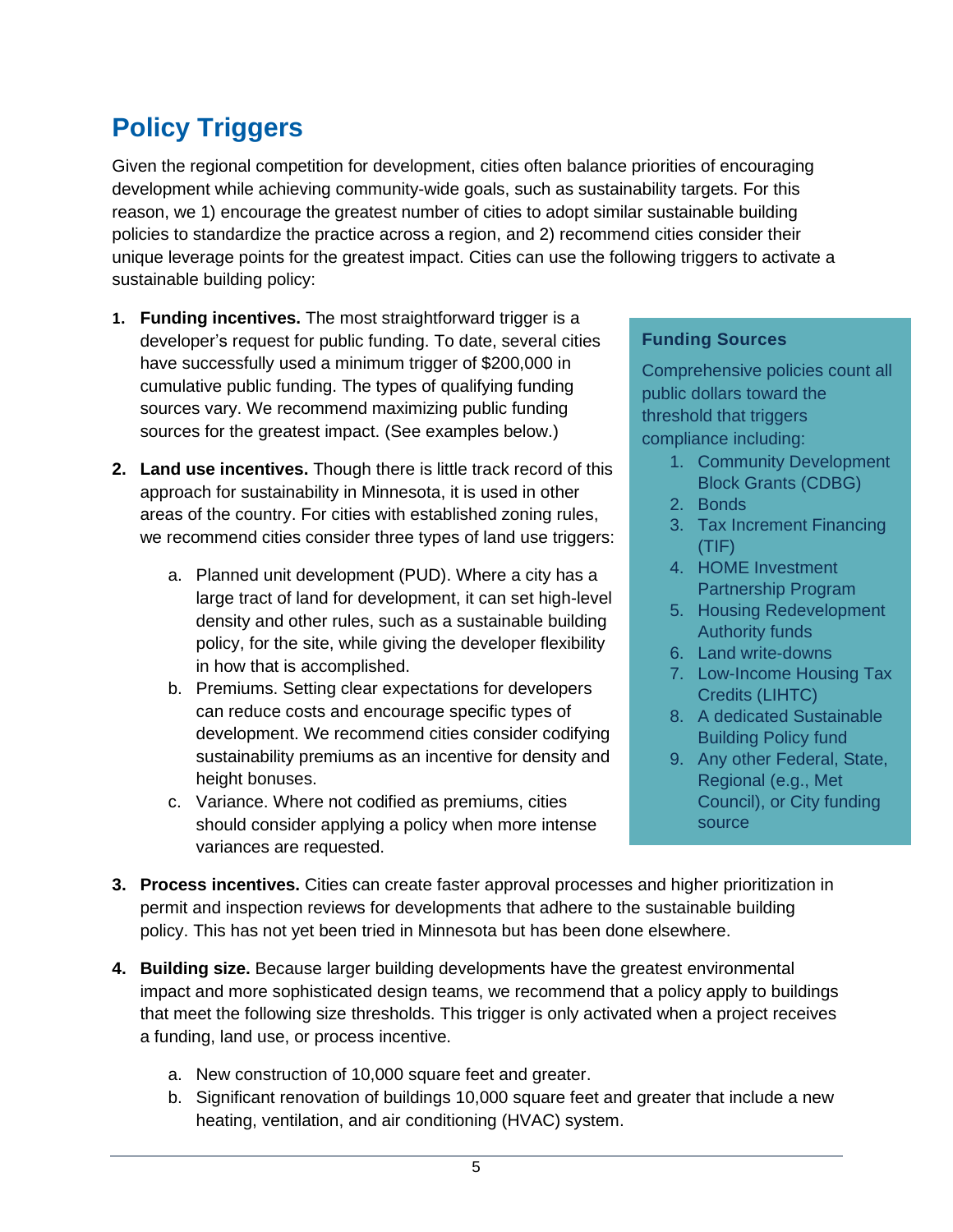## **Enforcement**

Enforcement can be approached from two angles — either for financially incentivized projects or for those triggered by land use and process incentives.

The financial incentive is often needed to encourage and make such developments viable in the first place, making a financial penalty for non-compliance challenging to employ. For that reason, the best practice is to be proactive on the front end, providing sufficient resources and check-ins during the design development process to ensure compliance along the way.

For projects triggered by land use and process incentives, the city could enact a fine for violation, which has been done in other American cities with some as high as \$500 per day for non-compliance. In either case, compliance with the sustainable building policy should be included in the development agreement and loan documents.

## **Evaluation**

Cities should evaluate a policy's impact and adjust over time in order to meet stated goals. A best practice is to build a framework for these components within the policy itself by requiring an annual progress and impact report and setting a reassessment timeline (e.g., every 3-5 years) for overlay criteria and the approved third-party rating systems.

# **Codify the Policy**

After the city council or board adopts the sustainability building policy, it is important to codify the policy within or near zoning- and planning-related chapters in city code because a sustainable building policy concerns land development.

# **IMPLEMENTATION GUIDE**

Before approval, it is important to have a plan to address questions of "how" — namely, how to operationalize the policy. Policy adoption alone will not ensure a sustainable building policy will be successful. Additional steps are needed to create structure, ownership, and awareness of the policy.

## **Identify Leaders and Collaborators**

Policies are often managed by departments that are responsible for education, awareness, and enforcement. In some cases, these responsibilities may fall across departments, so it is important early on to identify the department and individual who will take primary ownership for the policy. Below is a list of key stakeholders to involve:

### **Sustainability Staff**

As topic specialists, sustainability staff should either lead or play a significant part in policy development and assist in policy implementation. Such staff can advocate for the policy internally and educate external stakeholders. In addition, any initial meetings with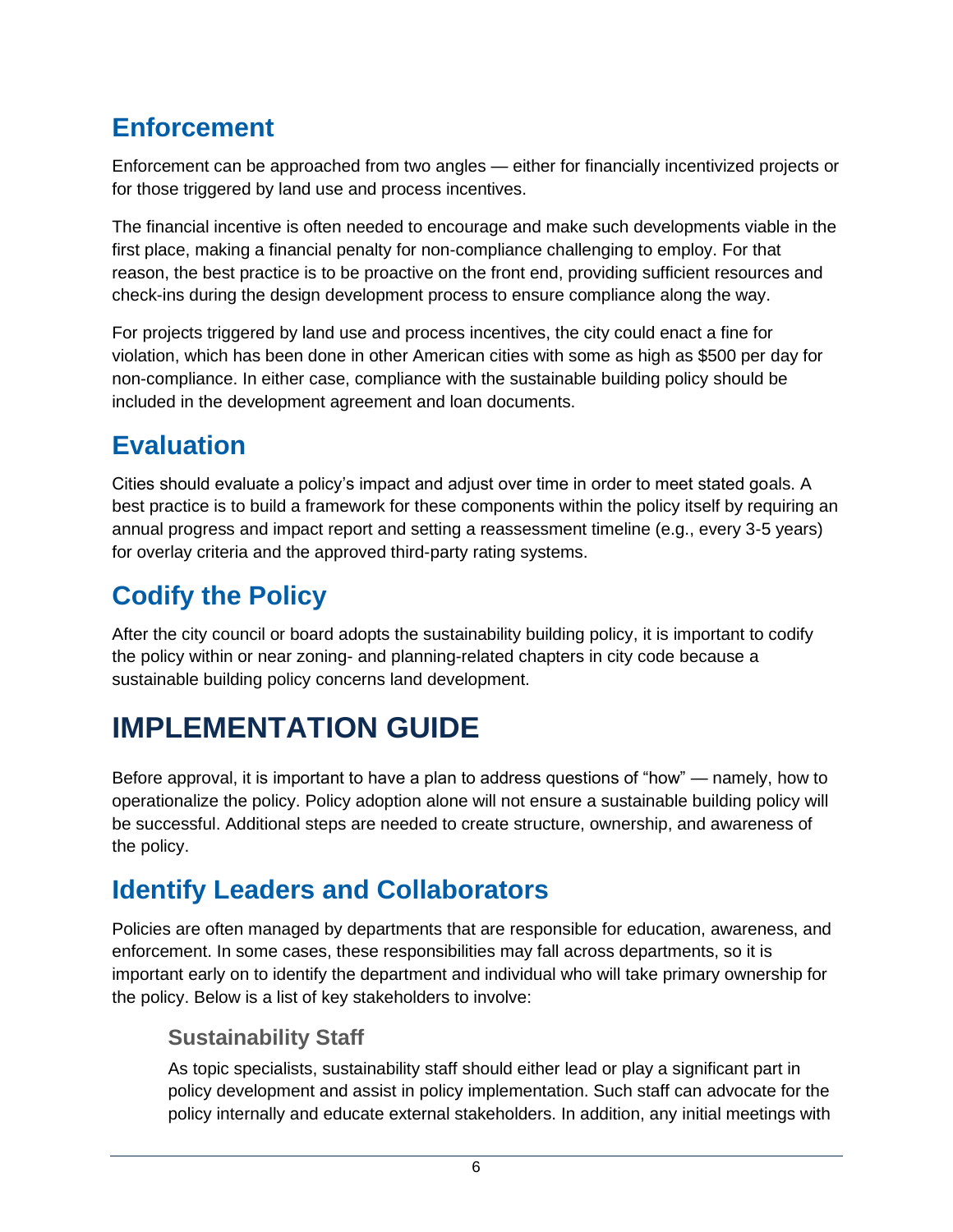a project's development team should include sustainability staff or other designated, qualified individuals who can speak to the technical nature of sustainability requirements.

### **Planning Department**

City planning departments should be involved in the management of the sustainable building policy. City planners are responsible for reviewing project applications, engaging with developers, and ultimately drafting the developer's agreement, which is the document holding a project developer accountable for following policies and codes.

### **External Collaborators**

External partners can provide technical assistance to project teams to meet policy rating systems. These generally fall into two categories:

- Specific: A partner that develops and manages an individual rating system is best equipped to answer questions regarding pathways for compliance for their rating system (e.g., USGBC for LEED).
- Broad: A partner that can answer questions across multiple rating systems.

#### **Community Highlight: St. Louis Park, MN**

Because the City's Community Development Department oversees project and land use applications as well as financial incentives for development, it is a natural fit for the sustainable building policy to be managed by that department. Sustainability staff, who are in a different department, remain engaged by attending project meetings with developers to educate them about the City's climate goals and aspects of the policy. The City also keeps an architecture and engineering firm on retainer for more detailed review beyond sustainability staff's abilities and to help developers meet the goals of the policy.

### **Increase Awareness of the Policy**

A key question to ask is: how do developers, architects, and contractors know the policy exists?

If the policy is new, or if major changes have been made to an existing policy, cities should take proactive steps to inform their development community about how this policy will impact future projects. At minimum, cities should post the policy clearly on the city's website for easy access. Additional engagement would build support and acceptance of the policy. We recommend cities offer trainings, networking events, and building tours, as well as engage building associations to spread the word about the policies. Cities could also partner on outreach initiatives to increase reach and minimize cost.

#### **Community Highlight: Rochester, MN**

The City of Rochester hosts green building tours to showcase successful implementation of their policy in new development. Developers and architects can tour new buildings, ask questions, and learn how their peers are following Rochester's sustainable building policy.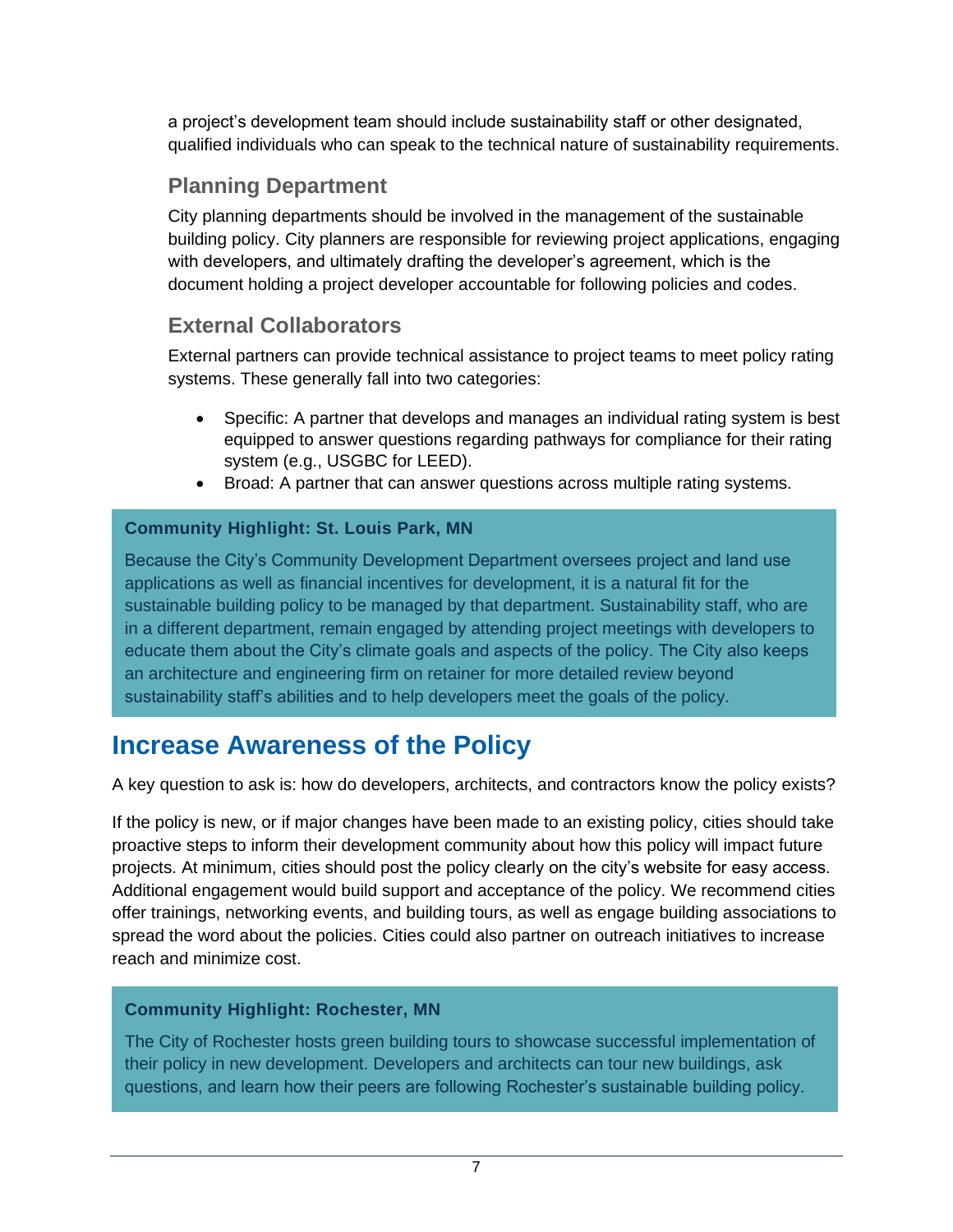## **Identify Projects Subject to the Policy**

Although a policy itself specifies minimum requirements for subject developments, the city must create a process to easily identify incoming projects that meet those requirements. This is accomplished by leveraging existing development review processes. Planners also often use checklists and review guides to ensure projects meet required development policies and codes.

For that reason, we recommend cities use this process to integrate a review for the sustainable building policy. Cities should make sure someone with sustainability expertise, either sustainability staff or other designated reviewers, attend development review meetings.

## **Educate Project Teams**

Once the city has identified an eligible project, the policy should be reviewed with the project's development team to ensure they understand all the components of the policy. This is a great opportunity for development teams to ask questions and for city staff to champion their policy.

### **Community Highlight: Saint Paul, MN**

The City of Saint Paul uses funding and size minimums to determine the projects subject to their sustainable building policy. After public project funding is requested and before it is approved, the staff member responsible for managing the policy is notified of the project. Staff send a letter to the project team detailing compliance requirements for the project, and soon after they hold a meeting involving the project team to review these requirements. Sustainability staff leverage this opportunity to walk through the policy step by step to make sure there are no surprises for the project team.

This meeting should be scheduled after a project application or funding application is received to ensure policy criteria can be incorporated as early as possible in the design process. Having the right people at the meeting will ensure that the policy expectations are clearly communicated, and any questions are addressed. On the city's side, this meeting should include those involved in managing the policy, such as sustainability and planning staff. If the city is working with an external collaborator to help with technical assistance, including them in this meeting would be advantageous. From the project team, the architect and owner's representative should be invited so that the team responsible for designing and funding the project understand the expectations.

### **Ensure Compliance**

A best practice for compliance is for cities to connect project teams with external collaborators who are technical experts in both the development process and sustainability requirements. Cities then track compliance with the list of requirements. Because most projects that have been subject to sustainable building policies in Minnesota have been commercial, mixed use, or large multifamily, city staff have relied on the B3 Tracking Tool to monitor compliance for most recommended overlay criteria and then have separate manual tracking mechanisms to track any remaining criteria.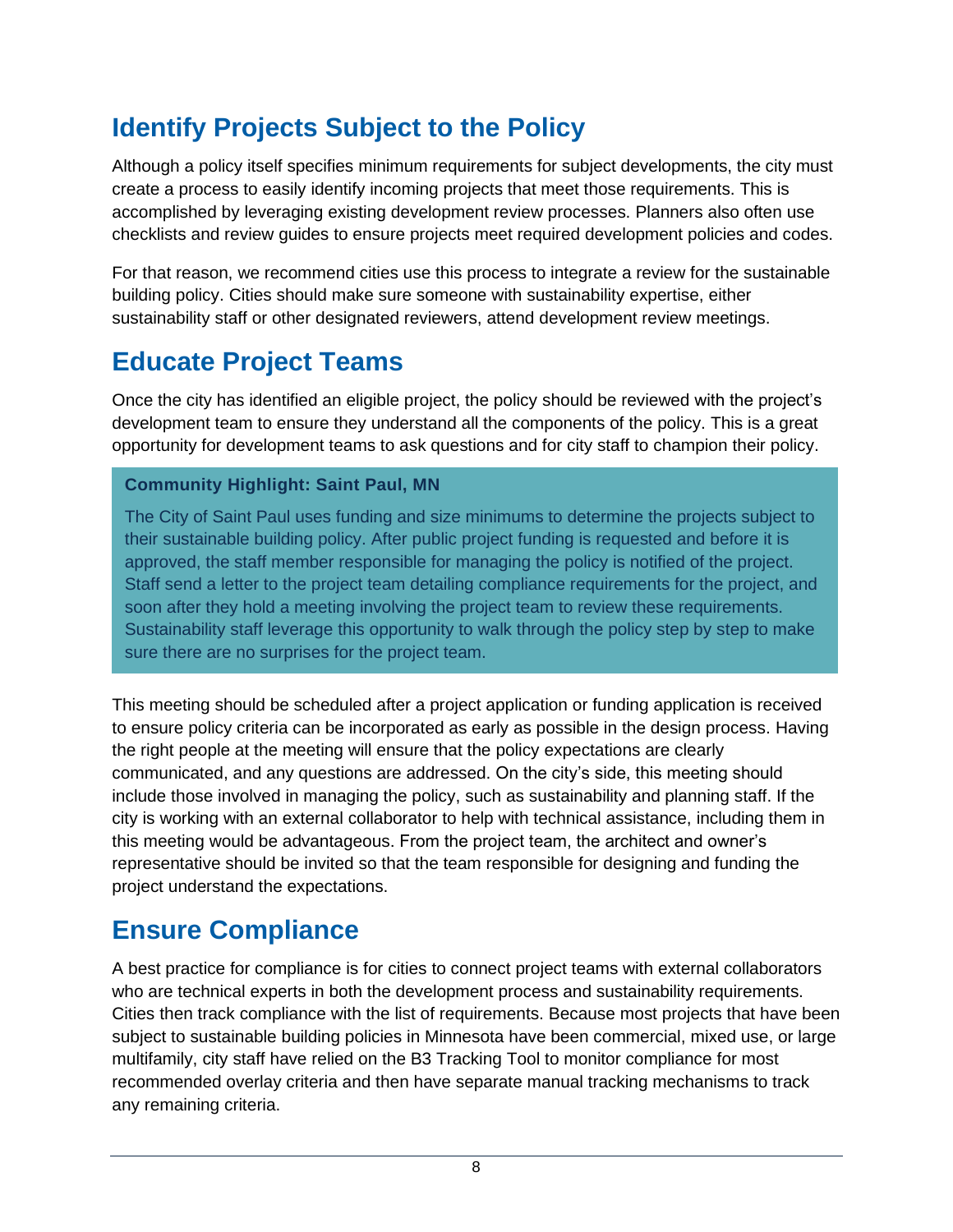Another best practice is to leverage other existing processes for front end-confirmation of sustainable design, such as Xcel Energy's Energy Design Assistance program and other similar utility programs that incentivize energy modeling to meet building performance criteria.

## **Enforce the Policy**

Enforcement comes into play once a project receives the necessary approvals to start construction. In most cases, following the previous steps will ensure that a project adheres to the policy; however, if the project does not meet minimum standards, enforcement may be necessary. Formal enforcement should be codified in the policy, so developers understand the implications of not complying. Informally, city staff can communicate with project teams about the negative impact to their relationship and concerns over future projects following city policies.

### **Community Highlight: Rochester, MN**

The City of Rochester structures their Tax Increment Financing (TIF) agreements as pay-asyou-go disbursements, giving the city the opportunity to withhold future disbursements if a project does not adhere to certain policies or codes. The city has used this approach for projects in the Destination Medical Center and throughout the municipality.

## **Evaluate Impact**

Evaluating the policy's impact helps city staff and city decision-makers understand if the policy achieved the intended goals. Project reports should detail the size, cost, and anticipated savings compared to actual performance. A summary of these along with the collective environmental benefits (e.g., gallons of water and greenhouse gas emissions saved compared to code) should be shared with city council, staff, and the public. In addition, annual or biennial reviews with project teams, city staff, and external collaborators give valuable input into the effectiveness of the policy. Cities should talk to project teams about what worked and what could be improved about the sustainable building policy's implementation process. They should also talk to external collaborators and sustainability experts about the latest trends and best practices for sustainable buildings. Having both quantitative and qualitative data on the policy's success will be useful during future policy updates to strengthen its impact.

# **FUTURE CONSIDERATIONS**

Going forward, these policies should evolve as new sustainability standards become available and as city goals around reducing structural racism and ensuring equity become clearer and more focused. As cities find alignment on these issues, they should continue to exchange best practices and evolve together. We recommend cities check in on at least a biannual if not quarterly basis. This could be led by cities themselves or by an external coordinator.

Areas that may warrant further exploration include:

• **Compliance tracking tool.** Cities currently lack a holistic method for tracking compliance for all property types and may benefit from the development of one.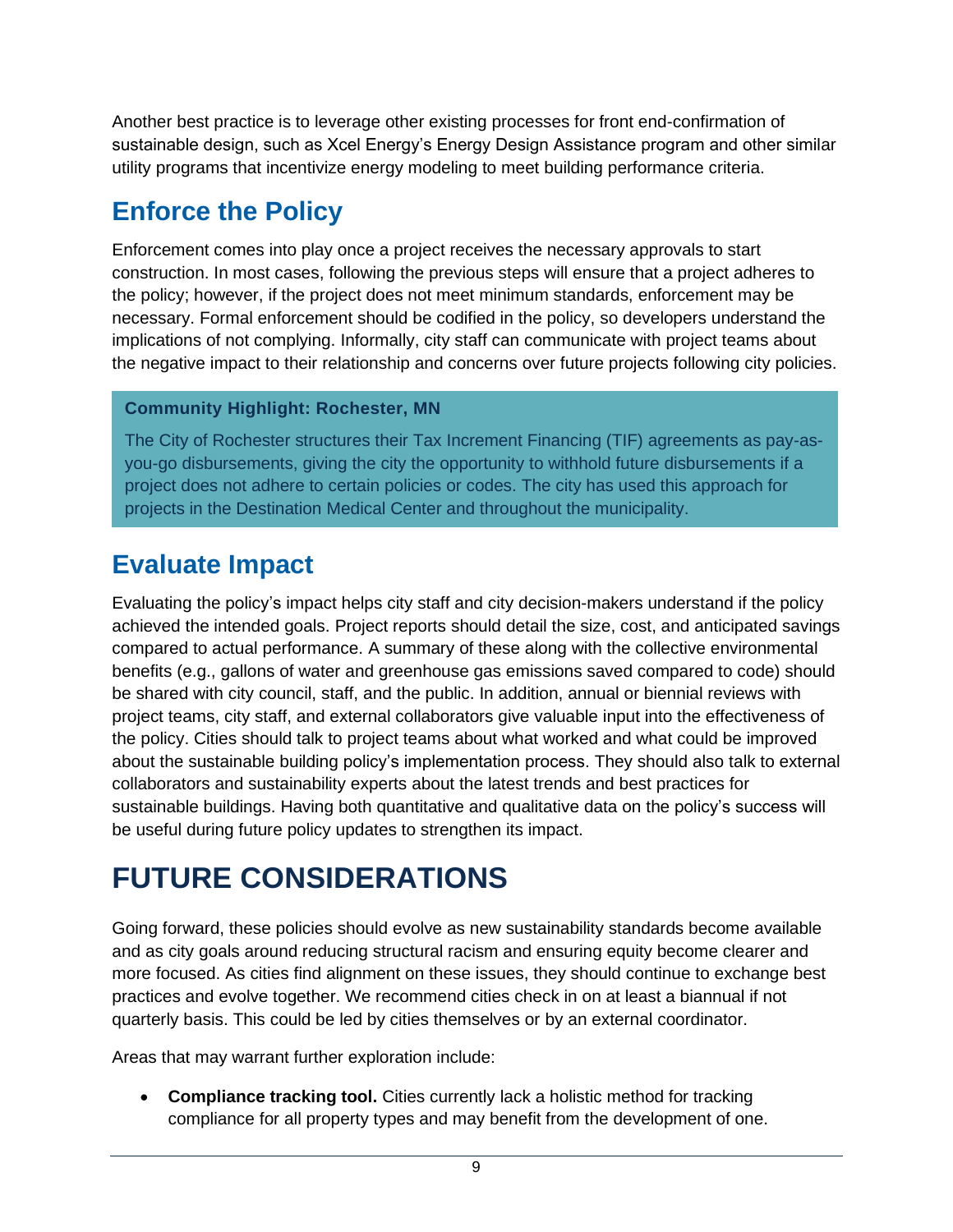- **Additional compliance strategies.** Another possible route to ensure compliance is by leveraging permitting and inspections processes. However, because construction code is prescriptive and most sustainability criteria is performance-based, there has been no attempt in Minnesota thus far to take either of these two routes:
	- o **During permit approval.** Because cities approve permits that give the green light for construction, they could explore issuing permits only once design models adequately indicate that sustainability requirements will be met. Incorporating permit approvals that are based on modeled designs of performance would necessitate thorough consideration of expertise and permitting staff needs.
	- o **During inspections.** Building inspectors could take a bigger role in ensuring sustainability criteria are incorporated during construction. Similar to design review for permits, inspectors evaluate a building based on prescriptive code. For that reason, inspector scope would need to expand to include evaluation against a performance-based model design.
- **A one-stop-shop for expertise on sustainable building policies.** An external collaborator would not only consult on multiple rating systems, but also serve as a single point of communication for technical questions and compliance monitoring for project teams and cities, respectively. This type of group has not yet been established to serve Minnesota cities. However, such a partner with broad expertise, design review experience, and implementation support ability could serve multiple cities while reducing sustainability staff needs.

Although sustainable building policies have been around more than a decade in Minnesota, there remain great opportunities for more cities to leverage such policy tools and for better standardization among cities to ease implementation. As cities actively invest in new developments or receive developer requests outside existing zoning rules, they can use these policies to achieve sustainability goals. In the end, the built environment has strong impacts on environmental health and livability, and sustainable building policies are an important tool to build the physical environment that cities want and need.

# **APPENDIX**

See a table summary of current Minnesota municipal sustainable building policies here: <https://www.mncee.org/minnesota-municipal-sustainable-building-policies-guide>